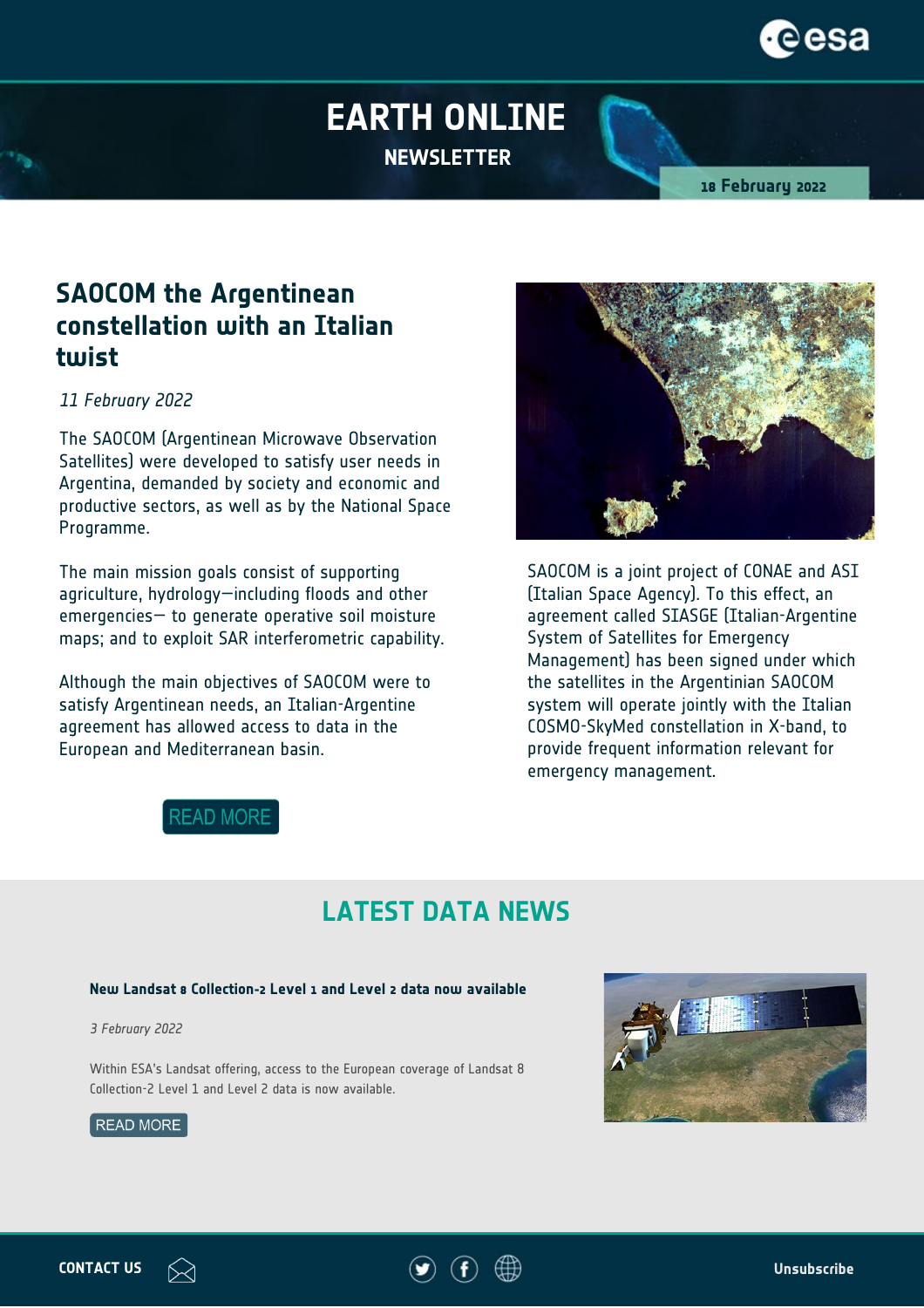### **Highlight on:**

# **PAZ – Spain's radar success**

#### *17 February 2022*

One way of collecting images in unfavourable weather is to use Synthetic Aperture Radar (SAR). PAZ is one such Earth observation mission capable of delivering all-weather imagery thanks to its X-band SAR. Earth observation images from PAZ can be acquired day or night since the microwave radiation on which they are based are unaffected by darkness, clouds or precipitation.





PAZ (Spanish for "peace") is part of ESA's Third Party Missions (TPM) programme, built primarily to serve the Spanish Government's defence and security needs.

The satellite also provides Earth observation capabilities for multiple civilian applications, from maritime monitoring and infrastructure planning, to high-resolution mapping.

**READ MORE** 

## **UPCOMING EVENTS**



**conference**  Registration deadline is 11 March

**READ MORE** 





**ACIX-III and CMX-II Workshop** Registration for the exercises is open

**READ MOR**